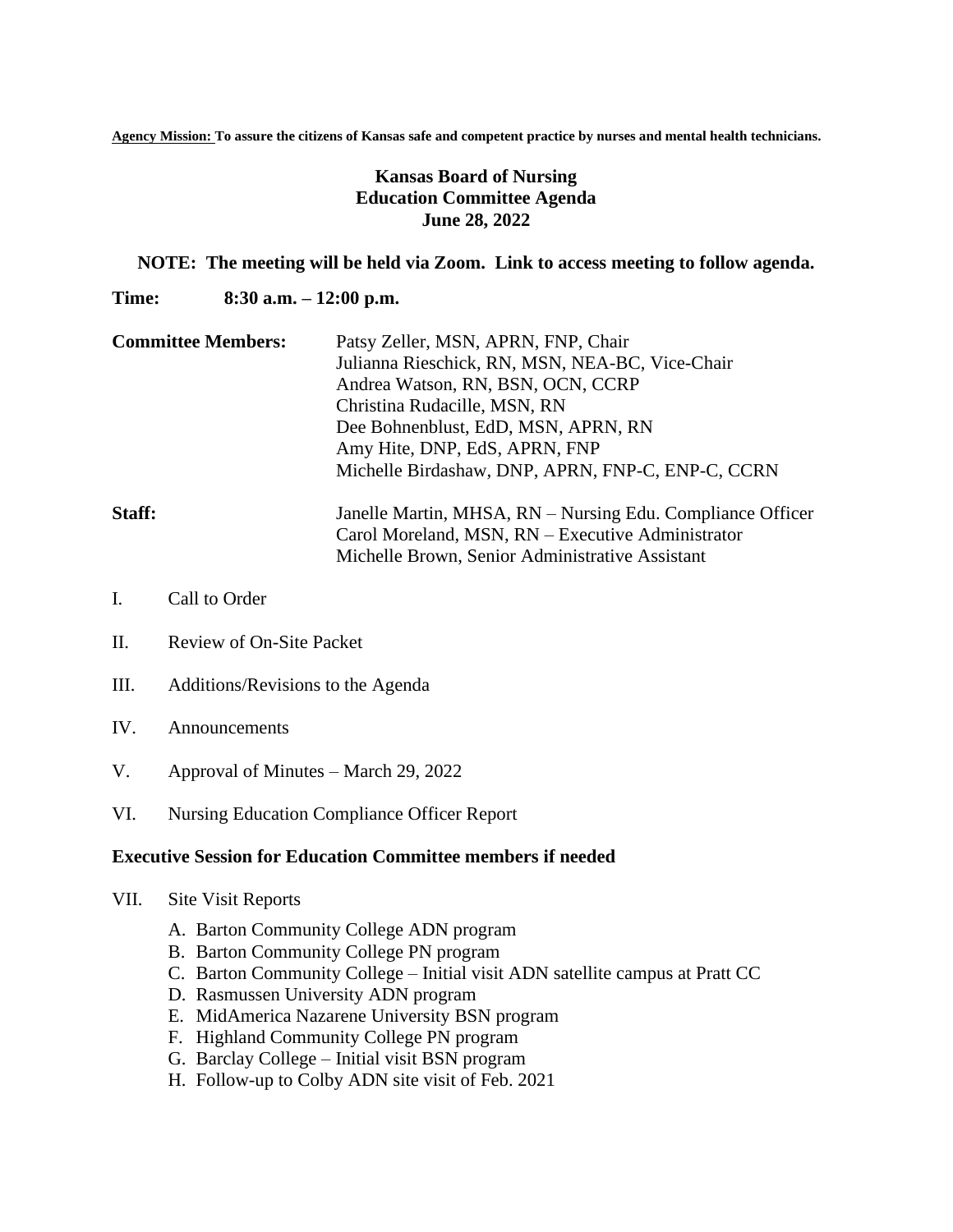- VIII. New Business
	- A. Major Curriculum Change Request
		- a. Barton Community College ADN program
		- b. Benedictine College BSN program 2 requests
		- c. Bethel College BSN program 2 requests
		- d. Washburn University Graduate program (PMHNP)
		- e. Washburn University all nursing programs
		- f. Baker University BSN program
		- g. University of Kansas BSN program
		- h. University of Kansas BSN program
		- i. Pittsburg State University BSN program 4 requests
		- j. Neosho County Community College PN level
		- k. Neosho County Community College ADN level
		- l. University of St. Mary Graduate
		- m. University of St. Mary Graduate
		- n. Washburn Institute of Technology PN program
- IX. Unfinished Business
	- A. Annual Report Update NCSBN Annual Report of Core Data Survey Pilot summary report
	- B. English Proficiency Exam IELTS as option
	- C. Legal Interpretation of PN Regulations for Faculty /Preceptor Qualifications
	- D. 2022 Nursing & MHT Program Site Visit Schedules
- X. Petitions
	- A. Petition for Permission to Test/Retest Summary 3/1/2022 5/27/2022
- XI. Agenda for September 2022
- XII. Adjourn

**Please note: Additional items which have come to the attention of the Board or Committee will be handled as time permits. Agenda is subject to change based upon items to come before the Board. Handouts or copies of materials brought to the Board or Committee for discussion by Committee Members or visitors must be submitted to staff 30 calendar days prior to start of the meeting. Any items received after the 30th calendar day may be addressed at the meeting at the discretion of the President of the Board or Chairperson of the Committee.**

**Please click the link below to join the webinar:**

**<https://us02web.zoom.us/j/81370999528?pwd=eEcxcmVkNEgrTEVrWUlmRFFZeG5nQT09> Passcode: KsbnEDComm Or One tap mobile : US: +16699006833,,81370999528#,,,,\*4433335288# or +12532158782,,81370999528#,,,,\*4433335288# Or Telephone: Dial(for higher quality, dial a number based on your current location): US: +1 669 900 6833 or +1 253 215 8782 or +1 346 248 7799 or +1 646 876 9923 or +1 301 715 8592 or +1 312 626 6799 Webinar ID: 813 7099 9528 Passcode: 4433335288**